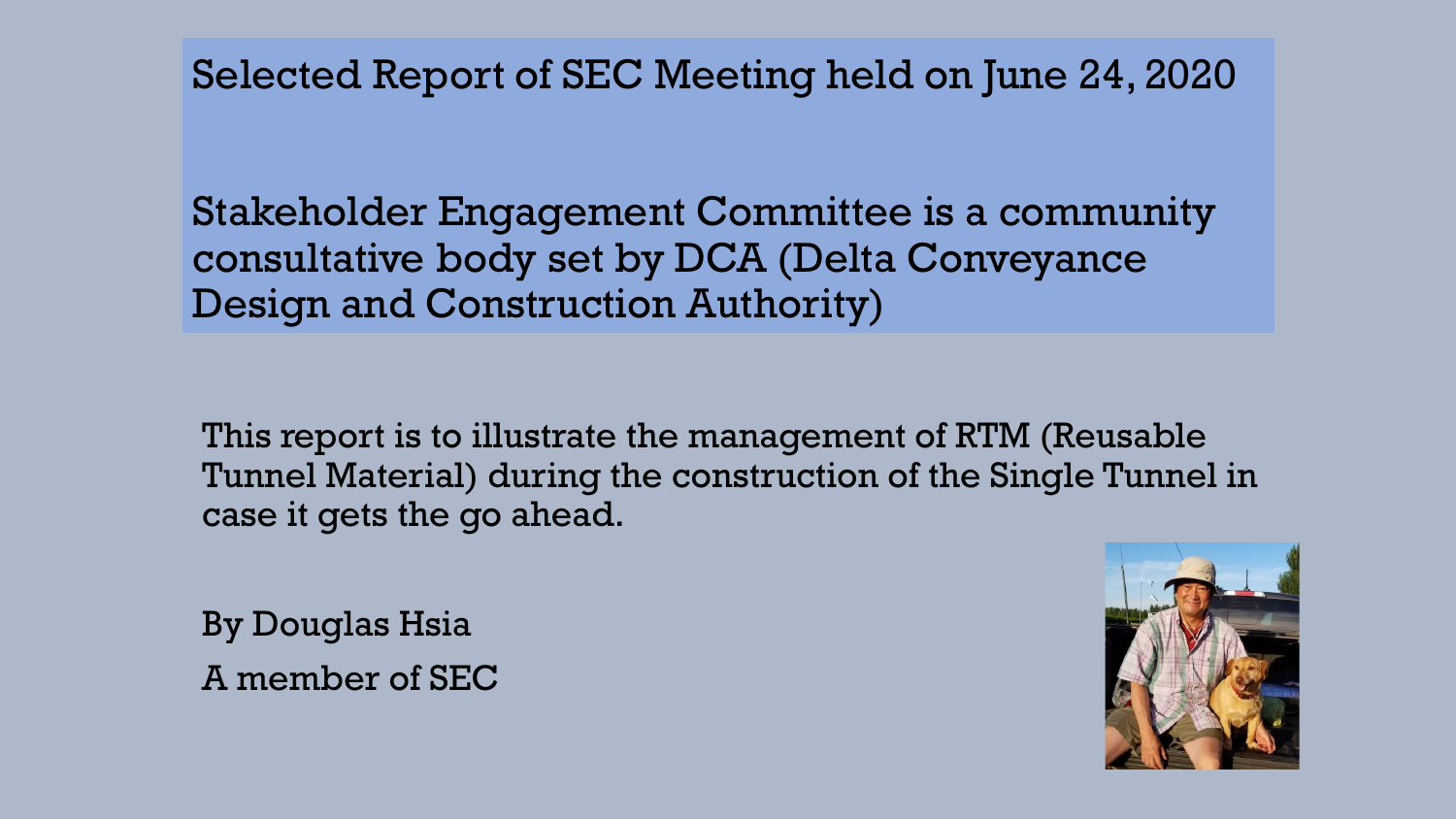At the early stage of the SEC meeting, the members refused to accept the term RTM (Reusable tunnel material). We called it muck because we believed the soil being generated from the tunnel boring operations would only be a liability. It would be a monumental task to transport them out of the Delta, too much truck footprints.

At the June 24th meeting, DCA pointed out that 6 to 15 million cubic yards of soil will be generated yet the tunnel project will require 20 million cubic yard of soil fill at various project sites for various project features. The RTM generated will not be enough for the project's own use.